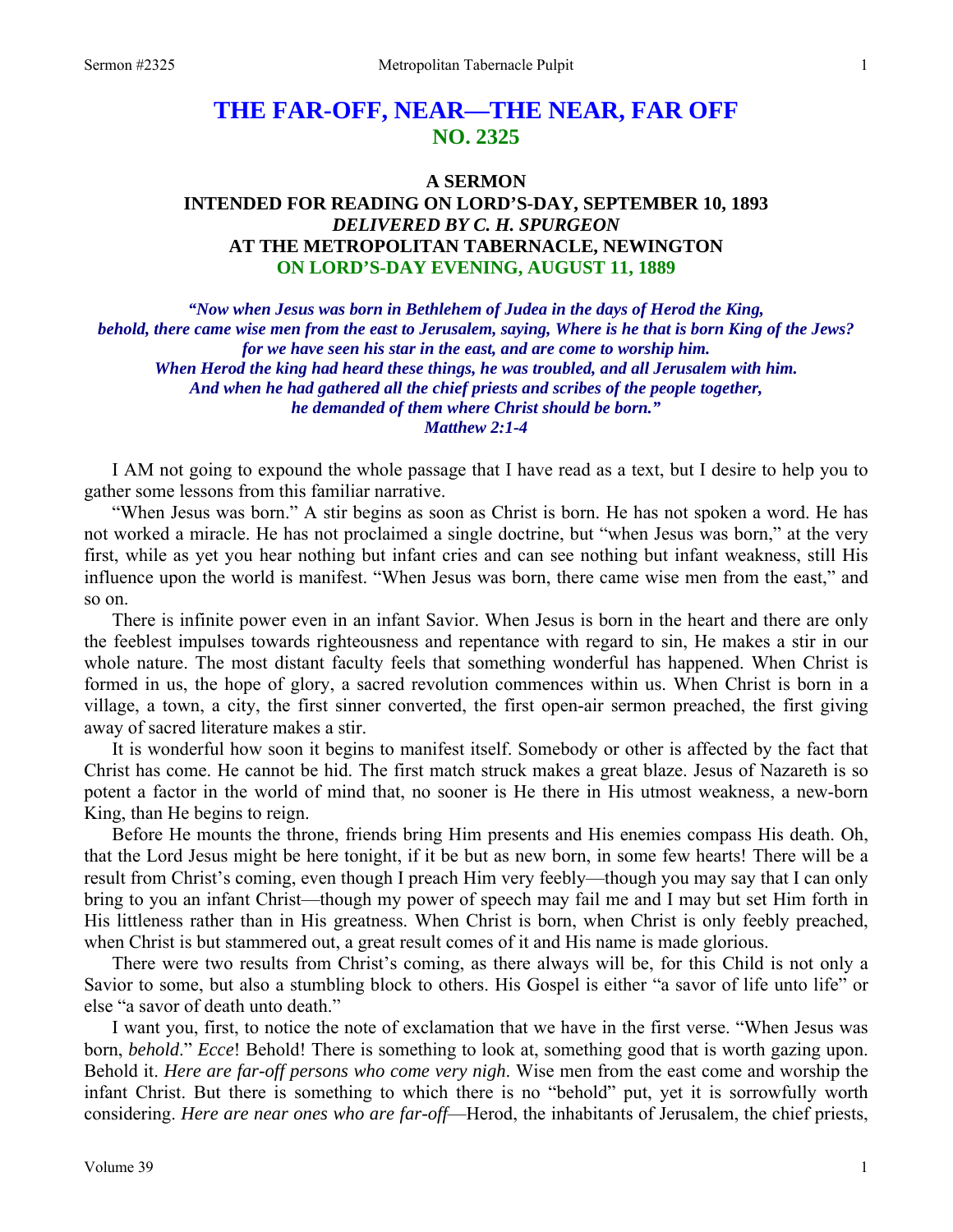and the scribes. They are as far from Christ as if He had been born in the distant east, while they who lived in the far country came as near to Him as if they themselves had dwelt at Bethlehem.

So I have these two things to talk about tonight—first, the extraordinary fact that many far-off ones are brought nigh, and the sad but almost equally extraordinary fact that many who are apparently very near never really come nigh to Jesus.

**I.** To begin, then, at the beginning. THERE ARE FAR-OFF ONES BROUGHT NIGH.

God saves whom He wills to save. His grace is most sovereign. You cannot see, as I do, so many persons brought to Christ without often wondering why they were brought. I have often seen the last first and the first last—people of whose conversion I would hardly have dreamed become converted, while other persons, for whom I have hoped and over whom I have prayed, remain unconverted. It is very delightful, as well as very wonderful, to notice the strange way in which the grace of God singles out men, and the marvelous measures which the God of grace uses to bring these men to the feet of Jesus.

Well now, first, these people were *wise men*, magi, students of astronomy, learned in the lore of the ancients. Their philosophy was not a very true one—it was about as true as modern philosophy, which is not saying much. They believed very absurd things, these magi, almost as absurd as the scientists of the present day, perhaps not quite as ridiculous, for science has grown in absurdity, especially of late, but these men were professors of the philosophy of the period.

They were the wise men. If they came from Media, they were probably fire-worshippers, or worshippers of the elements of nature. Theirs was a refined form of idolatry which is not to be excused, but still, if there can be any choice where all is bad, it is perhaps a little better than some others. They were very great students so far as their light went—they sought after knowledge and wisdom.

Well now, truth to tell, it is not many of this sort of people who come to Christ. His doctrine is too simple for them. He Himself lays the axe too near the root of the tree. His teaching is too plain. They are so wise that His wisdom baffles them. They know so much, as they think, yet His better and higher knowledge overshadows theirs, and they cannot brook it, and will not yield to Him. "Not many wise men after the flesh, not many mighty, not many noble, are called."

But here the infinite sovereignty of God calls these wise men first. No, I must not say first, for the shepherds came first*,* but next to the shepherds, the Lord calls these wise men from the distant east. It has been truly remarked that the shepherds did not miss their way—they came to Christ at once, while the wise men, even with a star to guide them, yet missed their way and went to Jerusalem instead of to Bethlehem, and inquired at the palace of Herod, instead of at the stable where the Christ was born. However, they did come to Christ, even if they did come in a roundabout way, and make a blunder or two.

Here was the wonder, that they did come, and if I address myself tonight, as I would do most respectfully, to any here who excel in human wisdom, how I wish they would join divinity to their humanities. And if they know much, yet I long that, with all their knowledge they would know Christ, and with all their gettings that they would get understanding, for the science of Christ crucified is the most excellent of all the sciences. It is the central one round which every true science will revolve in its proper place, and happy is the man whose solar system of knowledge has Christ in the very center of it. Still, if it be so, I shall not cease to wonder and bless God that He has again brought wise men, like Saul of Tarsus, and like these wise men from the east, to worship this new-born Savior.

Notice also that these men were not only wise men, which is one cause of our wonder that they sought Christ, but *they lived far away in the east*. We do not know the distance they had traveled, but it does not matter—it was a long way and probably a very difficult journey, in those days, at any rate. It did not seem likely, when this Child was born at Bethlehem, that worshippers should come outside of Judea, or that they should come from distant regions unknown to the Jews themselves, but yet God in His mercy called these men from the farthest east.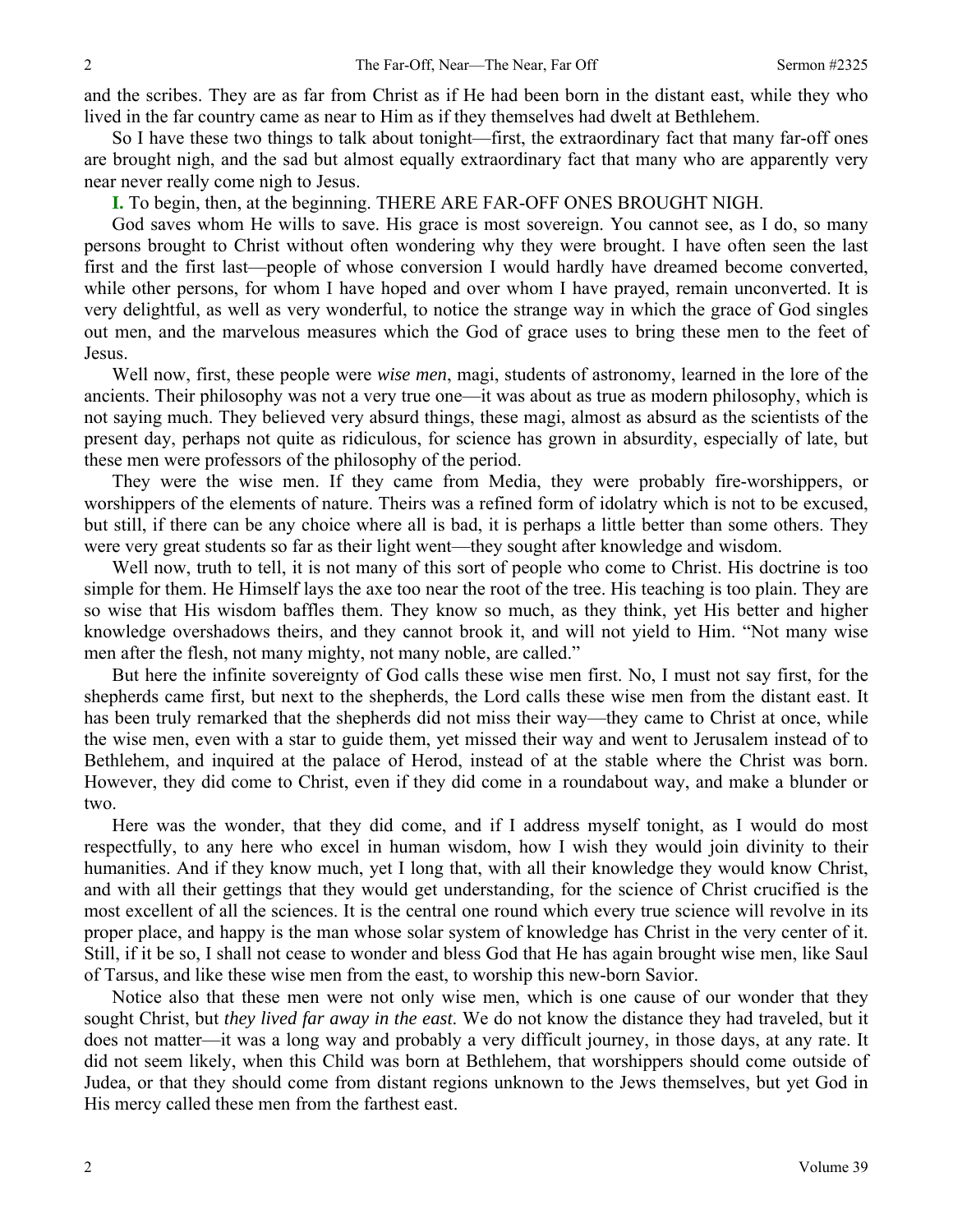Oh, that His love would light on some tonight who are strangers and foreigners, aliens from the commonwealth of Israel, perhaps without God and without hope in the world! May His grace call such! What a mass of people we are, and what odd people there must be here, whom none of us could describe!

After this morning's sermon, [Sermon #2099, Volume 35—*Concerning the Consolations of God*] somebody told me that, had I known the story of one of my hearers, I should not have dared to describe him as correctly as I did. Happily I did not know that hearer—I am glad that I did not—my message should come all the more distinctly as a voice from God to him, because it did so accurately describe him.

But I will breathe this prayer, that somebody here, who is a stranger even to the very form of religion, someone who has never been in this house before, or in any other place of Christian worship, may be called by the mighty voice of God, attracted by the irresistible charms of Christ, and may come and believe in the Incarnate God who took our flesh at Bethlehem, that He might bear our sin and bear us up to the throne of God with Himself. Here was the double wonder, then, about the magi coming to Christ—they were unlikely men from an unlikely place. As we think of them, we are constrained to say, as we have often sung,

> *"How sweet and awful is the place, With Christ within the doors, While everlasting love displays The choicest of her stores.*

> *Pity the nations, O our God! Constrain the earth to come. Send Thy victorious Word abroad, And bring the strangers home."*

And they were *singularly guided*, were they not? They were watching the midnight heaven and they spied a strange star. According to astronomers, there was probably a conjunction of two planets about that date. When two planets were in conjunction in 1640, or about that date, it was said that such a conjunction must have taken place at about the time when Christ was born, and that the wise men may have thought it was a new star.

I do not, however, think that that can have been the case. It was probably not simply a star, but a marked appearance which moved through the heavens. Well now, it was a strange thing that they should see this star and more strange still that, seeing it, they should put this and that together, and by their astrology, for perhaps it was nothing better, infer that some wondrous personage was born away there in Judea and they must needs go forth to find Him.

They may have heard of the famous prophecy of Balaam. There might have been traditions in their country that the Coming Man was to be born in Judea. All that may have been, I do not know, but this I know—God miraculously sent this star. If men are not to be reached in any ordinary way, God's elect shall be brought to Him in an extraordinary way. If they are given to the study of the stars, God will write in that illuminated book which they are accustomed to read, and they shall there see a new letter, and learn something fresh concerning His will.

I have known the Lord meet with men in the midst of evil, in the very act of sin. We have known men struck down by the most singular accidents and the most extraordinary chain of circumstances, men whom it seemed impossible to reach. Beloved, no man is beyond the reach of God. He has ways and means of enlightening the understanding, awakening the conscience, and renewing the heart, of which we know but little.

"Remember that Omnipotence has servants everywhere"—in the heaven above, and in the earth beneath, and in the waters under the earth. He has means of getting at the hearts of men and He will do it. If it cannot be done anyhow else, He will make new stars. I was about to say, He will make new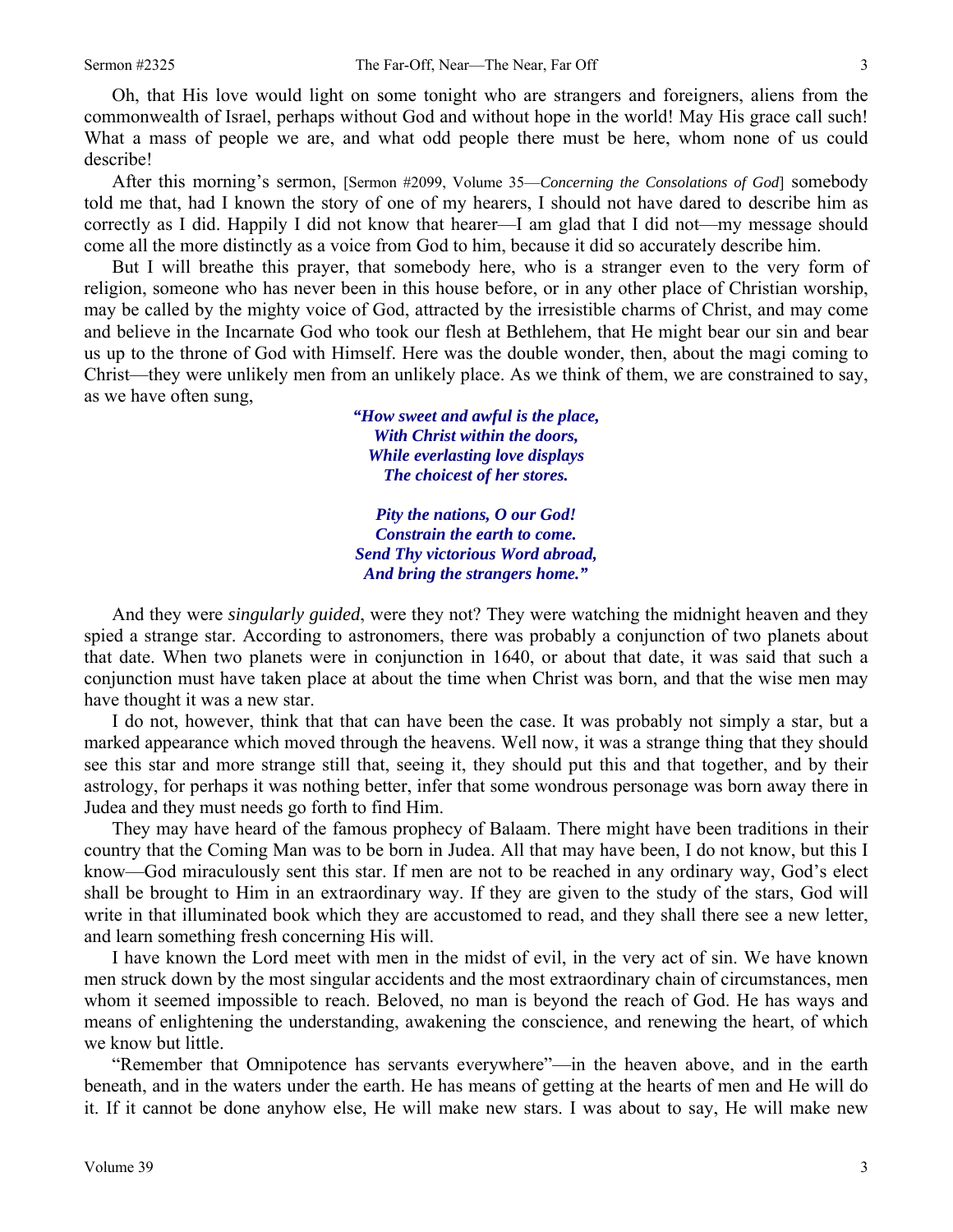heavens and a new earth, but He will call His own. When Christ is born, the wise men from the east must come, and a star shall be sent to guide them.

Perhaps, by some remarkable circumstances, you, my friend, are here tonight. It was very unlikely that you should be here, but you have come into the Tabernacle that the grace of God may arrest you, that the hand of eternal love may be laid upon your shoulder and that you may be taken prisoner for Christ, henceforth to be His servant and His alone.

It is worth noticing, again, that these men *earnestly inquired*. Having once seen the star, they hurried off, no matter how long the journey, to find the new-born King, and they asked everybody to tell them the way to Him. They even went to the court of Herod to ask the way to find Christ. A man must have a deal of curiosity when he puts his head between the jaws of such a lion as Herod, in order to find what he wants to know.

I wish that God would stir up that kind of curiosity and inquiry in many men's minds. The general way now is to put off the truth of God with a huff, to suppose that it is not worth looking into, but the claims of the eternal Son of God, the claims of His grace, and of His throne ought not to be treated so.

May God give back to the people a spirit of inquiry into the things of God, so that they may not be as indifferent as the masses of our fellow citizens now are! May they begin to question and say, "Which is the way to heaven? Who is this Christ? What is the plan of salvation?" If it be so, we shall soon have cause enough for joy and we shall praise the sovereign grace of God.

Being inquirers, these men were *singularly unprejudiced*. They said, "Where is he that is born King of the Jews?" "Jews?" Who cared for Jews? Even in those days, Jews were the subject of contempt, for they had aforetime been carried captive into the east. Although they are the very aristocracy of God, His chosen people, yet the nations looked down upon the Jews. Judah was a little paltry territory, insignificant and small, and many asked with Sanballat, "What do these feeble Jews?"

But here are men from a great empire, like Persia or Media, asking about the King of the Jews. Surely there are still some candid men about, some who will inquire after Christ, even though they have to ask of Methodists, and Baptists, and the like. Oh, that men could break through the foolish shell of prejudice to inquire if these things indeed are so. The time was when the very word "Evangelical" had a kind of contempt affixed to it. I am not sure that that time has quite yet passed. Yet, whatever others may say or do, let none of us be swayed by prejudice or disdain, but let us search and see whether these things are so.

And note again, that these men, being candid inquirers, were *wonderfully prompt—*"When Jesus was born, there came wise men from the east." Well now, I think that it would naturally strike you that if a man were born a king, there would be time enough to pay him homage when he grew up. To bring gold, and frankincense, and myrrh, to a babe, does not always commend itself to wise men. Let us see the child become a toddler, and the toddler a youth, and the youth become a man—then we may take this long journey to find His Royal Highness.

But no, when the King was born*,* and the wise men came to Him, they must have started to find Him long before. I would that the Lord might put into the hearts of men today something like this energy and promptness about divine things. If God really was incarnate, if He did come here in human form, oh, come, let us go and find Him! Let us bow at His shrine and worship at His feet. Did He really die and die for guilty men? Did He in their place and stead bear the penalty of their sin? Come, let us seek this "Lamb of God, which taketh away the sin of the world," and let us seek Him ere another sun has risen.

And then see, dear friends, how *supremely obedient* they were, how entirely surrendered to the divine impulse that moved them, for they hastened to do what they were told to do, and rejoiced as they bowed low before the new-born Child, worshipping and adoring Him.

They were also *abundantly generous* with their offerings. They brought the best that they could find—gold, and frankincense, and myrrh—and they spread the royal gifts before the royal Child. Lord, send us converts like these wise men! Send us men and women, in great multitudes, who will cheerfully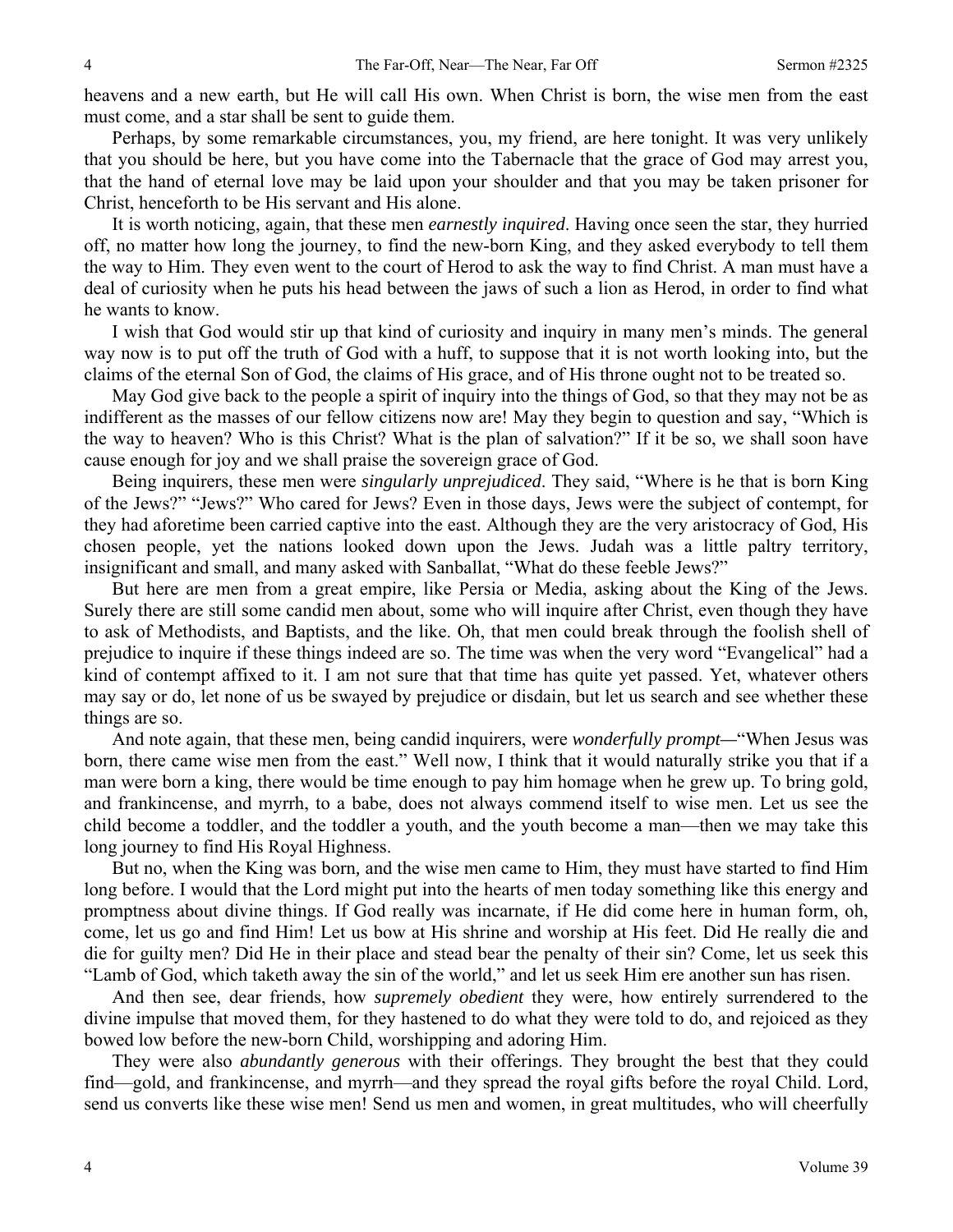obey, who will find a delight in worshipping Christ, in paying Him homage, giving to His service, and in giving themselves to Him.

Thus I have tried to show you what the sovereign grace of God did when Christ was born. May the Lord in His mercy do the like to many here! Oh, how often has it happened that, when I least know it, I was preaching to one who would become afterwards one of our best helpers, one of our most earnest brothers, one of our most fervent sisters! I hope that I am speaking to some such tonight—utter strangers as yet, who will be brought into this church, or into some other church of Jesus Christ, and become not a whit behind the very chief of the apostles, though as yet they are not numbered with the household of faith.

**II.** But now, in the second place, I have a sad task. The other was a glad task, but now I have the sad task of noticing THE NIGH ONES FAR OFF.

Here, first, we read that *many were troubled about Christ*. He was but newly born and yet He troubled them. Herod was troubled and all Jerusalem was troubled with him. It is an unusual thing to hear of a king troubled by a babe. Proud Herod, the fire-eater, troubled by a babe in swaddling bands, lying in a manger? Ah me! How little is the real greatness of wickedness and how small a power of goodness may bring it grief! Herod was troubled and all Jerusalem with Him.

So, when some people hear the Gospel, and find that it has power in it, they are troubled. Herod was troubled, because he feared that he should lose his throne. He thought that the house of David, in the person of the newborn Child, would take possession of his throne, so he trembled and was troubled. How many there are who think that, if religion be true, they will lose by it! Business will suffer. There are some businesses that ought to suffer, and as true godliness spreads, they will suffer.

I need not indicate them, but those who are engaged in them usually feel that they had better cry out, "Great is Diana of the Ephesians," for they get their living by making and selling her shrines, and if their shrines are in danger and their craft is in danger, then they are troubled. There are such. I have known men who have been leaders in sin, ringleaders in sin, and they have thought that they would lose some of their followers through Christ's coming, so they have been troubled.

But all Jerusalem was troubled with Herod. Why was that? It was most probably because they thought there would be contention. If there was a new King born, there would be a fight between Him and Herod, and there would be trouble for Jerusalem. So there are some men who say, "Do not bring that religion here. It makes such contention. One believes this, and one believes that, and another believes nothing at all. We shall have trouble in the family if we get religion into it." Yes, you will—that is acknowledged in the Scriptures—for our Lord came to bring fire on the earth. He has come, with a sword in His hand, on purpose, to fight against everything that is evil—and there will be contention. I do not wonder that the great lovers of ease are troubled.

But the fact is that many are troubled because the Gospel interferes with their sin. "If I become a Christian, I cannot live as I have been accustomed to live," says one, "so I will not believe the Gospel." The great argument against the Bible is an ungodly life. If you probe to the bottom of the matter, some sinful pleasure is the reason of many a man's infidelity. There is a practical reason against his repenting—he cannot give up his darling sin—he will not give it up, so he is troubled when Christ comes near.

It is a terrible thing to cling to sin. That Spartan boy, who caught a young fox and carried it in his bosom, and then, lest the schoolmaster should see it, and chastise him, allowed the fox to go on eating into his flesh till it ate into his heart, is like you. You are hugging this fox, this wolf, this asp to your bosom all the while we are preaching to you.

What comfort can we give you? Quit your sin, or quit all hope. Will you have your sin and go to hell, or will you leave your sin and go to heaven? You cannot have Christ and sin—the two are diametrically opposed. I will not mention what your sin may be. Let your own conscience tell you that. You cannot continue in the practice of any known sin, willfully and deliberately, and yet find any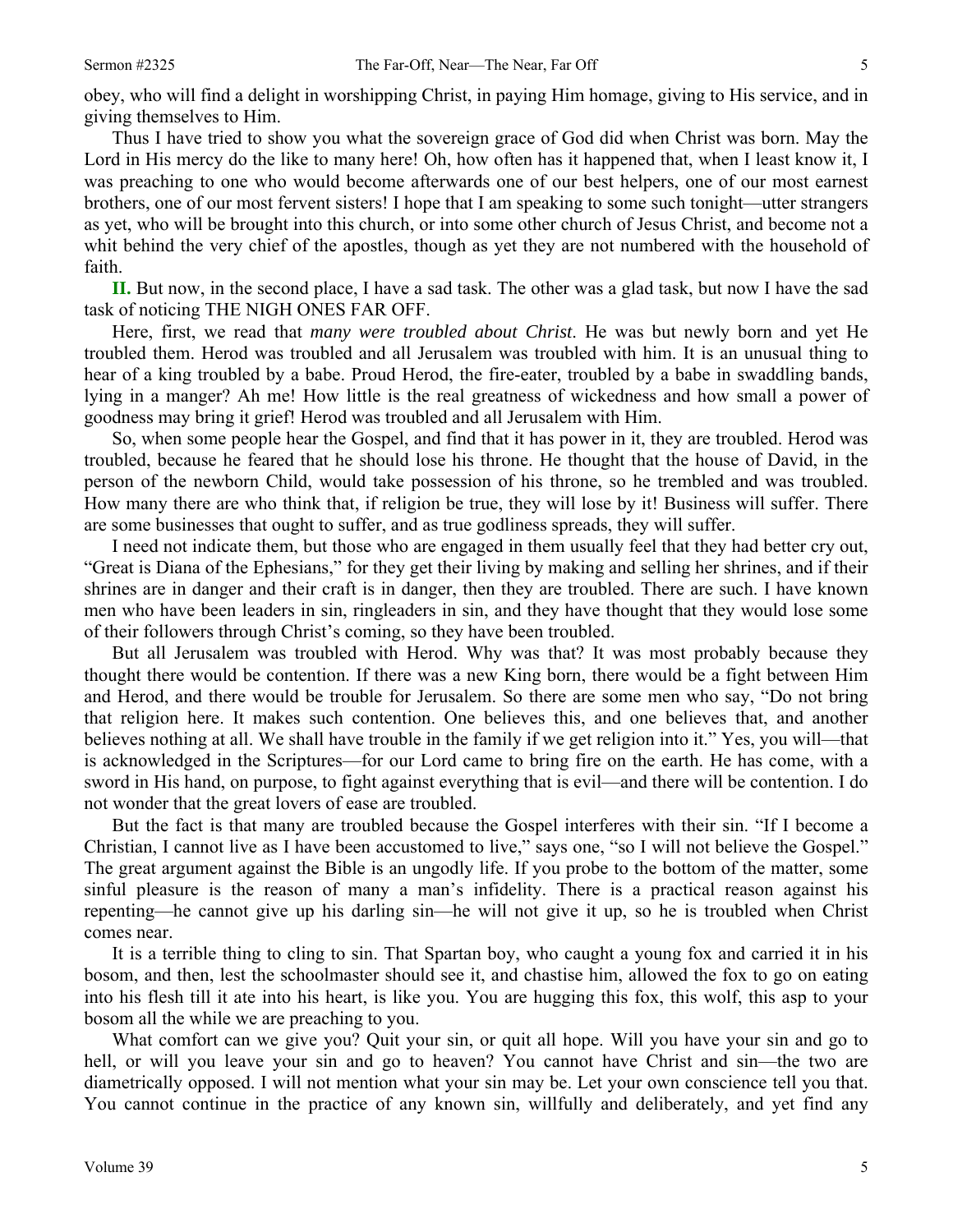comfort from the Word of God, or from the Gospel. There must be, in your heart's intent and resolve, the quitting of sin, or there cannot be the finding of the Savior.

I have told you, before, of the two Highlanders, who wanted to row across a certain inlet on one occasion. They had been largely helping themselves to whisky before they got into the boat, but they began to row and they kept on rowing, but they made no progress. They could not understand how it was that, with all their rowing, they stayed in the same position till one said, "Sandy, did you pull the anchor up?" No, he had never pulled the anchor up, so there they were, with the anchor down and pulling away to no purpose. You must have that anchor up, young man, whether it is drink, or lust, or gambling, or pilfering. You are a fool if you pretend to row when you know that the anchor is still sticking in the mud.

Oftentimes, when a man is troubled about religion, he says, "If I become a Christian, I shall have to give up my pleasure." Not that true religion requires us to give up anything which is real pleasure, or if it makes us give up what affords us pleasure now, it changes our tastes so that it would be no longer a pleasure could we indulge in what we once loved. True religion gives us new pleasures—it takes away our halfpence and it gives us golden coin instead thereof. It does better than that, but I cannot employ a figure good enough to describe the change. True religion never was designed to make our pleasures less and it does not make them less. But still some think that it will do so and hence their trouble.

You would be astonished if you knew why some men oppose true religion. The wife will not go to a place of worship. There shall not be a Bible in the house. They will not have their boy attending a chapel where there is a prayer meeting, or they will not allow the master where he is apprenticed to take the boy with him to the house of God. Men say and do all sorts of strange things when they are troubled by Christ—and it is not because they have any real ground for their perplexity. They are troubled about Christ very much for the same reason that Herod and Jerusalem were troubled about Him, certainly for no better reason.

Well now, this is very sad, that the Gospel, which is meant to be good news to men, should trouble them, that the heavenly offer of free grace should trouble them, that to have heaven's gate widely open before them should trouble them, that to be asked to wash themselves or to be washed in the blood of Christ should trouble them. Troubled by infinite mercy! Troubled by almighty love! Yet such is the depravity of human nature that to many who hear the Gospel every day, it is still nothing but a trouble to them.

Now there is another case here. It is the same man in another character. *There is one who plays the hypocrite*. "Yes," he says, "there is one who is born King of the Jews. Will you wise men kindly tell me all about it? You say you saw a star? When did the star appear? Be very particular. Did you take note of its movements? You say *you* saw it, and *you* saw it, and *you* saw it? What time in the evening was it first visible? What day of the month did it appear?"

Herod is very particular in getting all the information that he can about that star. And now he sends for the doctors of divinity, and the scribes, and the priests, and he says, "When ought this Messiah that you talk about to be born, and where ought He to be born? Tell me." Herod, you see, is a wonderful disciple, is he not? He is sitting at the feet of the doctors. He is willing to be instructed by the magi and then he finishes up by saying to the wise men, "Go now. You go and worship the newborn King. You are quite right to have come all this distance to worship this Child. Be particular, too, to take notes as to where you find Him, and then come and tell me about Him, that I also may go and worship Him."

So we always find that where Christ is, there is a Judas somewhere about. If the Gospel comes to any place, there is a certain number of persons who say, "Oh, yes, yes, yes, we shall attend that place!" I know a certain town where there is one true preacher of the Gospel, who has won many to Christ—but there are a great many who go there who know nothing at all about Christ. Of course they go to what is called, "The Tabernacle," in that place, because it is the right place to attend. I know a town where there is one church in which Evangelical doctrine is preached, and the good people all used to go to "St.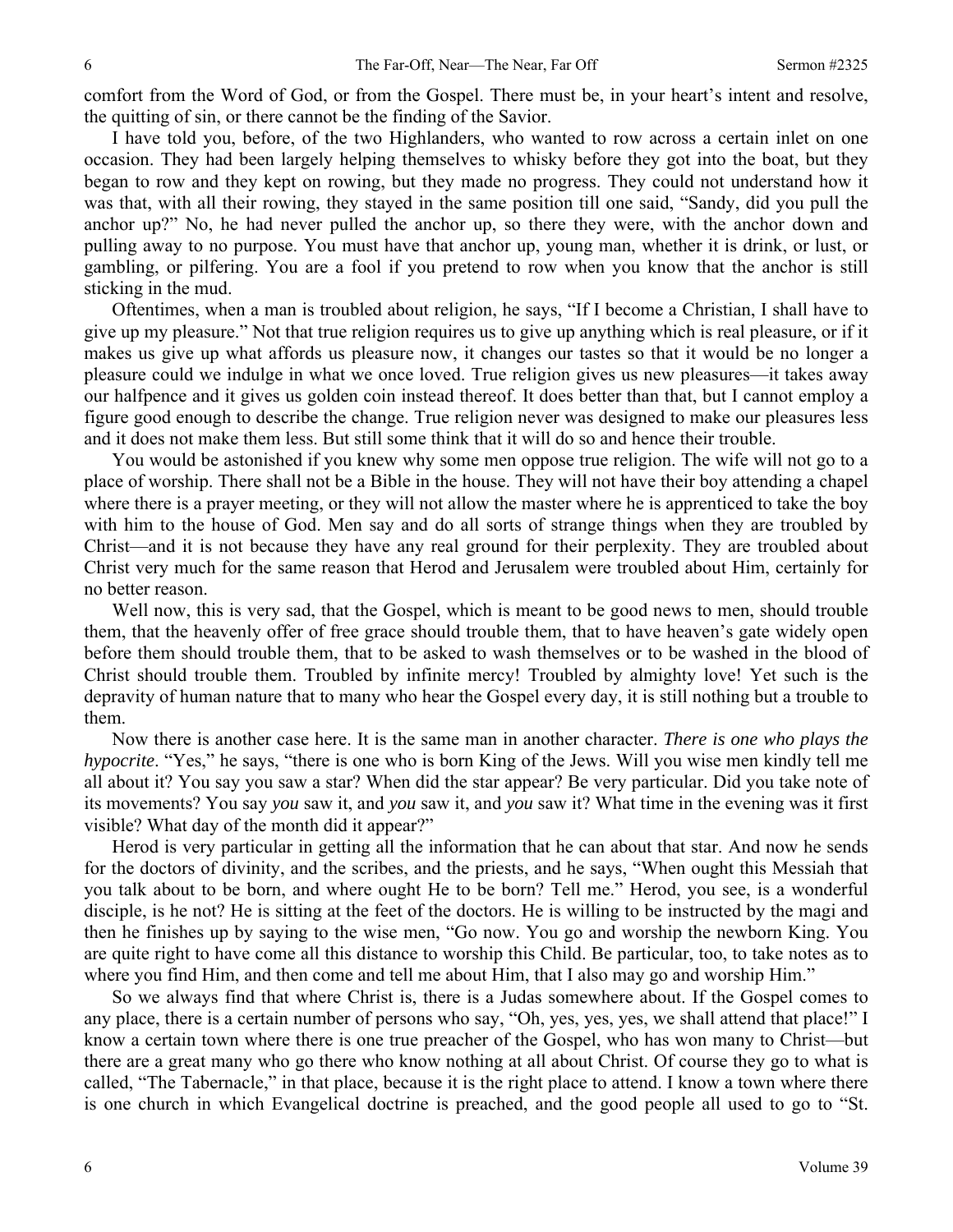Peter's." It was a kind of patent of respectability to have a pew at St. Peter's, because good evangelical doctrine was preached there.

Well now, that is just how it is with some persons nowadays. A certain number of people would think that all was wrong with them if they did not hear sound doctrine, but all the while they have made up their minds that sound doctrine shall never change their lives and shall never affect their inward character. They are hypocrites, just as this man, Herod was. They will not have Christ to reign over them. They do not mind hearing about Him. They do not mind acknowledging to a certain extent His rights, but they will not yield allegiance to Him, they will not practically submit to His rule, and become believers in Him.

Am I not speaking to some such tonight? I know that I am. Dear friends, do not stop in that state, I pray you. You do not wish to be called a hypocrite—well then, if you cannot bear to be called by that name, do not be such a character. Be true. Come to Christ, bow at His feet, accept Him as your Lord, trust Him to save you, and then rejoice in Him as your Savior and King.

But there were other characters beside the hypocrite who were troubled, and they were *the men who displayed their learning*. These were the scribes and the chief priests who looked in their Bibles and turned up that passage of the prophet which said where Jesus was to be born. Now, I like these people for looking up their Bibles and studying the Scriptures, but what I do not like in them is that, while they told Herod that Christ was to be born at Bethlehem, none of them said that they would go to Bethlehem and worship Him. Not a living soul of them, not a scribe or a chief priest said, "If this is the Messiah, who was to be born at Bethlehem—and this remarkable star makes us believe that it is even so—we will go with the wise men and worship Him." No, not they. They were quite content to have the sacred roll, and read it, and know all about the truth, and yet to leave it there.

I used to know, in my youth, certain very sound Calvinistic brethren. I fancy that they were a little too sound, certainly sixteen ounces to the pound with an ounce or two of bone thrown in, and after they had had a glass or two of beer, they could talk over Scripture better than they could before. I think that the most of those people sleep in the dust. I hope that the whole tribe will—I mean those who live only upon talking sound doctrine without feeling the power of it.

But nowadays I meet people "mighty in the Scriptures," yes, and very keen too upon doctrine, who—

## *"Could a hair divide Betwixt the west and northwest side,"*

as regards points of divinity, but as to charity to the poor, as to visiting the needy, as to caring for the souls of men, as to holy living, and as to prevalence in prayer with God, they are nowhere at all. I pray you to dread a religion which is all in the Book. You must have it in the heart—you must have it in the life—or else this Child that was born at Bethlehem will only affect you so far that you turn over the Books of Scripture, and that is an end of the matter so far as you are concerned.

Yes, yes, yes, know your Bible, that is good, but practice what your Bible tells you, for that is better. Yes, yes, yes, understand the doctrines of grace, be clear upon them—but love them, live them, for that is better far. Yes, yes, yes, be a sound divine, but let us see a holy humanity about you as well. God grant that it may be so! Otherwise, I tell you, your book-learning will still leave you an enemy of Christ.

The saddest point is that *none of these people sought Christ—*not Herod with his hypocrisy, nor Jerusalem with its troubles, nor the scribes and priests with their ancient knowledge—none of them sought Christ. May God grant that no hearer of mine may be on that black list! Oh, may we all seek Jesus! May we all find Him! May we find Him tonight! We shall seek and find Him if we really felt in our hearts that hymn that we sang just before the sermon,

> *"I need Thee, precious Jesus! For I am full of sin; My soul is dark and guilty,*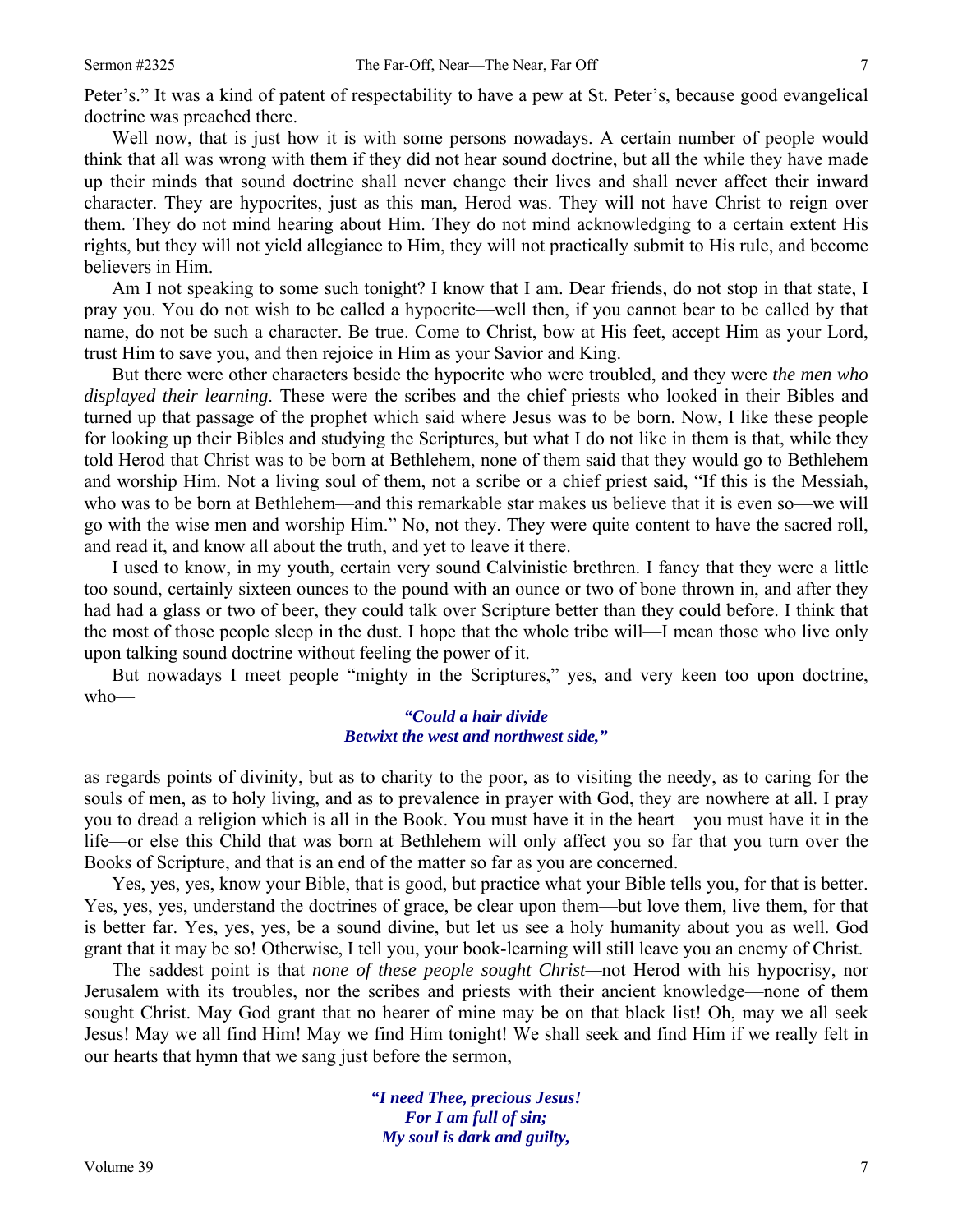*My heart is dead within; I need the cleansing fountain, Where I can always flee, The blood of Christ most precious, The sinner's perfect plea."* 

There are two prayers with which I wish to close my discourse. One is, "Lord, bring the far-off ones near tonight!" May I beg the thousands of Israel present tonight to pray that prayer? You cannot tell for whom you are praying, but you need not know. There may be persons here who are as far from God as they can be. To them I give this text, the word of our exalted Savior and Lord, "Look unto me, and be ye saved, all the ends of the earth; for I am God, and there is none else." Look, look, look, look! Sinner, look unto Him and be saved!

> *"There is life for a look at the crucified One, There is life at this moment for thee."*

*"For thee." "For thee."* Then look you, look now, and find it to be even so.

#### *"There is life at this moment* **for thee***."*

The other prayer, and I ask my brothers and sisters here who have power in prayer to pray it, is, "Lord, bring the nigh ones really nigh—these many who are always in this house and yet not in Christ." No, I must not say these "many"—I mean these few—for there are now few who are in that condition. Lord, bring them in!

One came the other Monday and said, "I am one of the few. I have been attending the Tabernacle for many years and yet I have never told you that I have found the Savior." And he came to confess his Master. There are some few of that sort still. Lord, bring them all in!

You who are always hearers only, do you ever remember that text, "Many shall come from the east and west, and shall sit down with Abraham, and Isaac, and Jacob, in the kingdom of heaven. But the children of the kingdom"—that is, you people who have heard the Gospel ever since you were children—"the children of the kingdom shall be cast out"—pushed aside—"cast out into outer darkness: there shall be weeping and gnashing of teeth"? Pray that it may not be so with one single hearer of mine tonight, for Jesus Christ's sake. Amen.

## **EXPOSITION BY C. H. SPURGEON**

## *MATTHEW 2:1-12*

**Verses 1-2.** *Now when Jesus was born in Bethlehem of Judaea in the days of Herod the king, behold, there came wise men from the east to Jerusalem, saying, Where is he that is born King of the Jews? for we have seen his star in the east, and are come to worship him.*

Observe here that when the Son of God was born into the world, it was in a very lowly village, the village of Bethlehem. Very naturally, the wise men supposed that "the King of the Jews" would be born in the palace, in the metropolis of the country, at Jerusalem. But it pleased the Lord that everything about Christ's birth should have the stamp of lowliness, that the poorest and humblest of men might understand that Christ took not upon Him the nature of princes, but the nature of men, not of the great ones of the earth, but of our common humanity.

Hence Jesus was born of a lowly virgin and was but roughly cradled in a manger, and the village chosen as the place of His birth was Bethlehem, well-named the, "house of bread," for it is there that the Bread of our souls is found.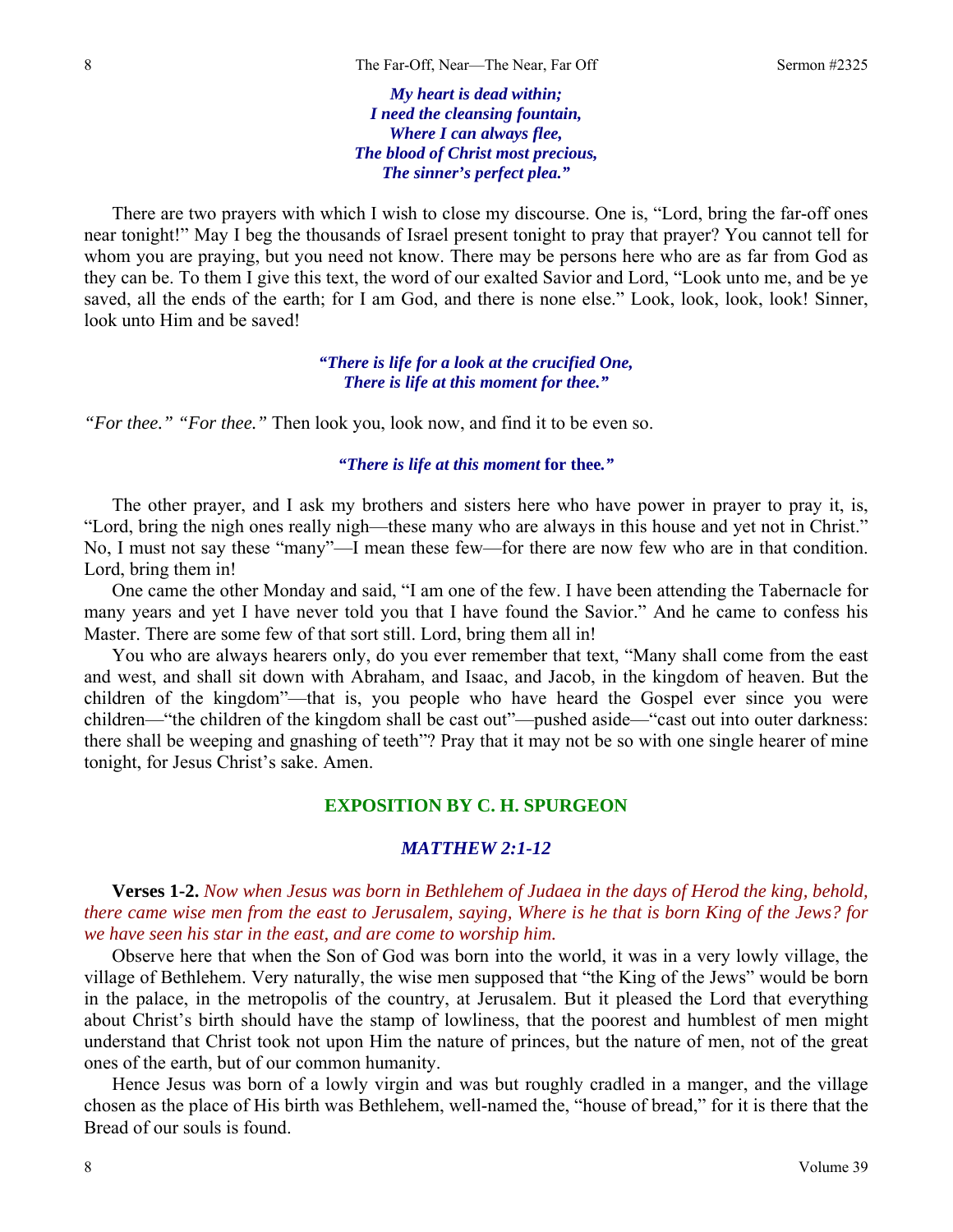The holy child Jesus was born "in the days of Herod the king." The last spark of sovereignty was just dying out. Herod, an alien, held the kingdom under the Roman Empire. Did not old Jacob's prophecy say, "The scepter shall not depart from Judah, nor a lawgiver from between his feet, until Shiloh come"? Therefore is it expressly mentioned that Jesus was born "in the days of Herod the king."

We must also remember that, although our Lord's birth is full of every circumstance of humiliation, it has a wondrous glory about it. The Magi, probably from Persia—"wise men," philosophers and theologians—heard in far-off lands of His fame and a star led them to His feet. "There came wise men from the east." They supposed that the birth of Christ would be well known among the Jews and be a common theme of conversation. So, when they reached Jerusalem, they inquired, "Where is he that is born King of the Jews?"

Ah, when the heart is awakened to the love of Christ, it often dreams that everybody else feels an equal interest in Him, but it is not so! The world is dead and cold to Christ, and men look astonished when we ask the question, "Where is He? We have seen His star in the east and are come to worship him."

These wise men were not Unitarians, who disbelieved the deity of Christ. It has been said by some that they only meant that they came to pay Him the homage of a king. Then why did they not worship Herod, and why did Herod say that he wished to worship Him? It will not do, the thought is not to be endured for a single moment. The magi believed that He who was born King of the Jews was more than a human being and they had come to worship him.

**3.** *When Herod the king had heard these things, he was troubled, and all Jerusalem with him.* 

The wise men brought the best news that ever was told and yet it troubled people. Does the Gospel trouble you, my friend? Then I am afraid you must be of Herod's kith and kin. It is an ill sign of a man's heart when that which is for the good of all men becomes a trouble to him. It is an ill stomach that turns good meat to poison. I suppose "all Jerusalem" was troubled with Herod because they knew that, whenever this gloomy tyrant had a fit upon him, he was sure to draw blood somewhere—therefore they were troubled with him.

**4.** *And when he had gathered all the chief priests and scribes of the people together, he demanded of them where Christ should be born.* 

Think of this vile wretch taking to studying his Bible. Yet there are some who do the like still. Reckoning that gain is godliness and therefore turning godliness into gain for sinister motives, they would be religious and wish to be instructed in the truths of the Bible. Such was Herod—so he gathered all the chief priests and scribes together and demanded of them where Christ should be born.

**5-6.** *And they said unto him, In Bethlehem of Judaea: for thus it is written by the prophet, and thou Bethlehem, in the land of Juda, art not the least among the princes of Juda: for out of thee shall come a Governor, that shall rule my people Israel.*

Now, you see, what Herod did with an ill design was overruled for good, for thus we know on the highest authority that Christ was born at Bethlehem. The chief priests and scribes, great students of the law, when they were assembled in the presence of Herod, declared that, according to prophecy, Christ was to be born in Bethlehem.

**7-8.** *Then Herod, when he had privily called the wise men, enquired of them diligently what time the star appeared. And he sent them to Bethlehem, and said, Go and search diligently for the young child; and when ye have found him, bring me word again, that I may come and worship him also.* 

Covering his bloody design with the pretense of reverence. There is never a worse sin in the world than that which a man covers over with the cloak of religion. Let us ever beware of falling into this evil.

**9-10.** *When they had heard the king, they departed; and, lo, the star, which they saw in the east, went before them, till it came and stood over where the young child was. When they saw the star, they rejoiced with exceeding great joy.*

You see, the light of the star was taken from them for a time, just as sometimes the delightful presence of God is withdrawn from His people. Then, beloved, you walk by faith alone and not by sight,